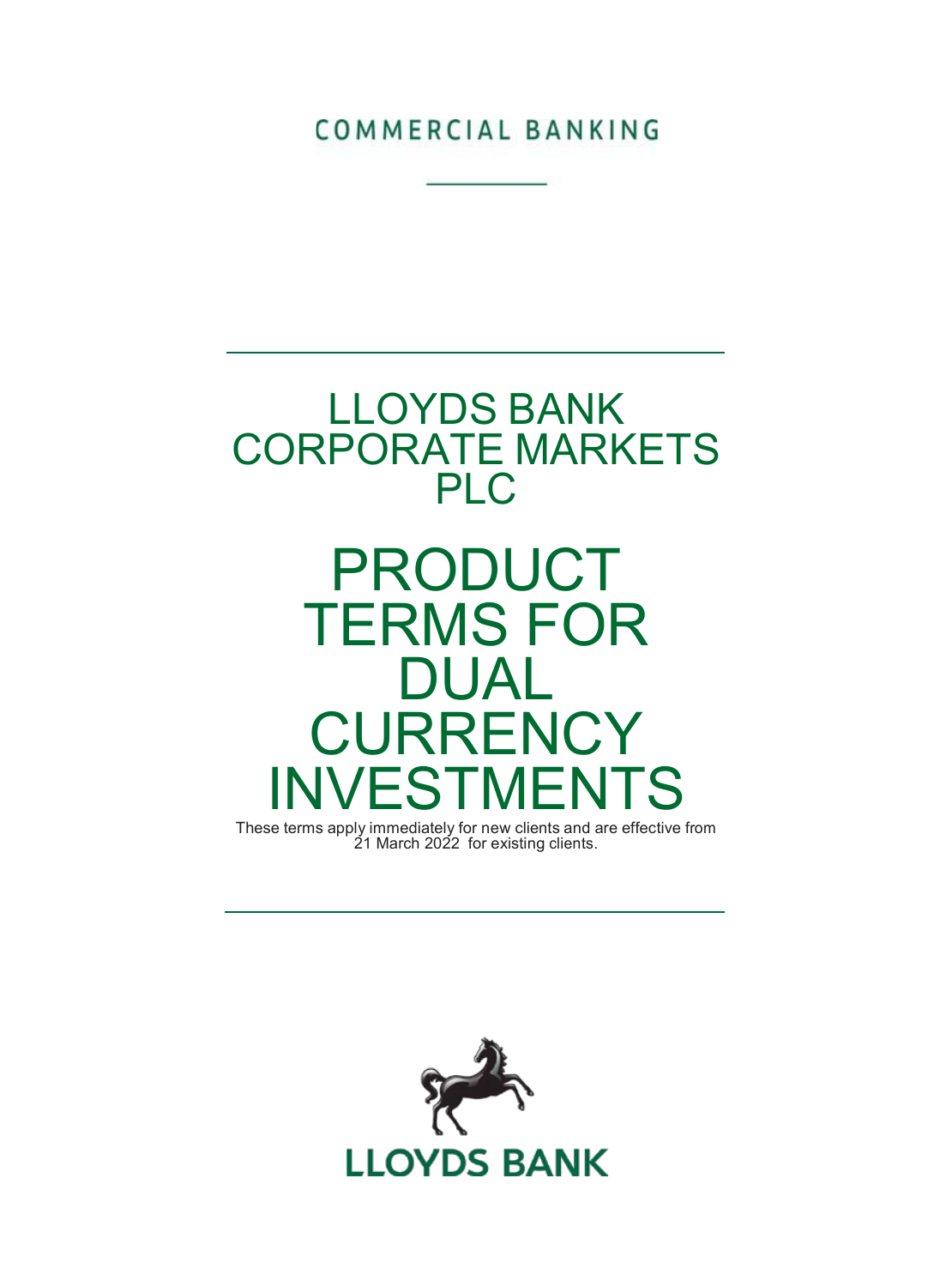## **Contents**

| <b>Part I - Important Information</b>                    |                 |
|----------------------------------------------------------|-----------------|
| 1. Introduction                                          | 1               |
| 2. Understanding these DCI Terms                         | $\overline{2}$  |
| 3. Your knowledge and understanding                      | $\overline{2}$  |
| 4. If you have questions                                 | $\overline{2}$  |
| 5. How we are regulated                                  | $\overline{2}$  |
| 6. Important information about compensation arrangements | $\overline{2}$  |
| 7. If you need extra help                                | 3               |
| 8. Complaints                                            | 3               |
| <b>Part II - Terms and Conditions</b>                    |                 |
| 9. Your status                                           | 4               |
| 10. Eligibility                                          | 4               |
| 11. Your Investment                                      | 4               |
| 12. Best execution and pricing                           | 5               |
| 13. Right of Set-Off                                     | 5               |
| 14. Changes to these DCI Terms                           | 5               |
| 15. Termination                                          | 5               |
| 16. Limitation of Liability                              | $6\phantom{1}6$ |
| 17. Indemnity                                            | 6               |
| 18. General provisions                                   | 6               |
| Glossary                                                 | 8               |
| Part III - Client signature and declaration              | 10              |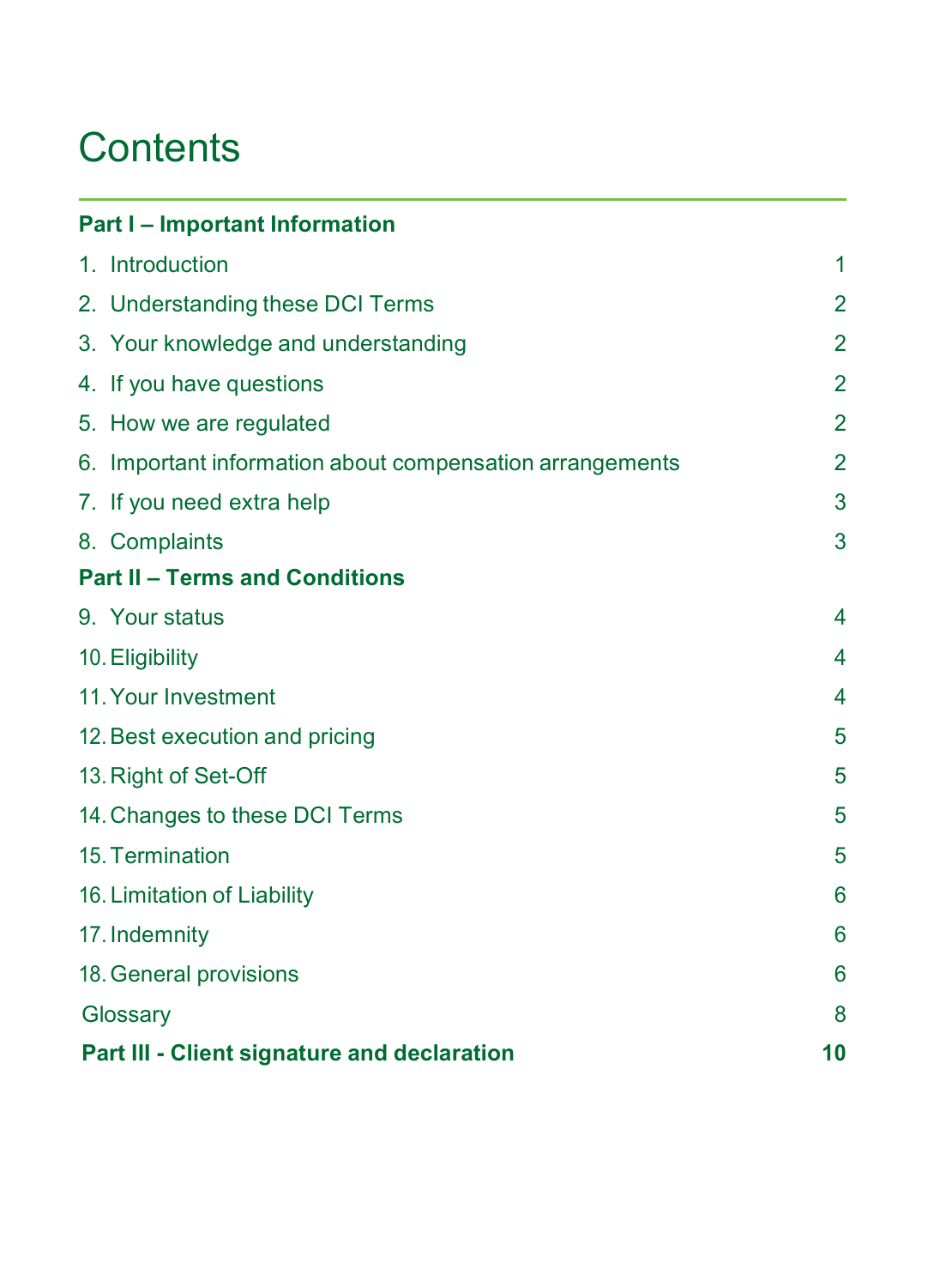## This document consists of the following:

- The Important Information in Part I, which you should read before you enter into a Dual Currency Investment with us.
- Part II sets out the terms and conditions that govern Dual Currency Investments.
- There is also a **Glossary** of key terms.
- **Part III** sets out the client signature and declaration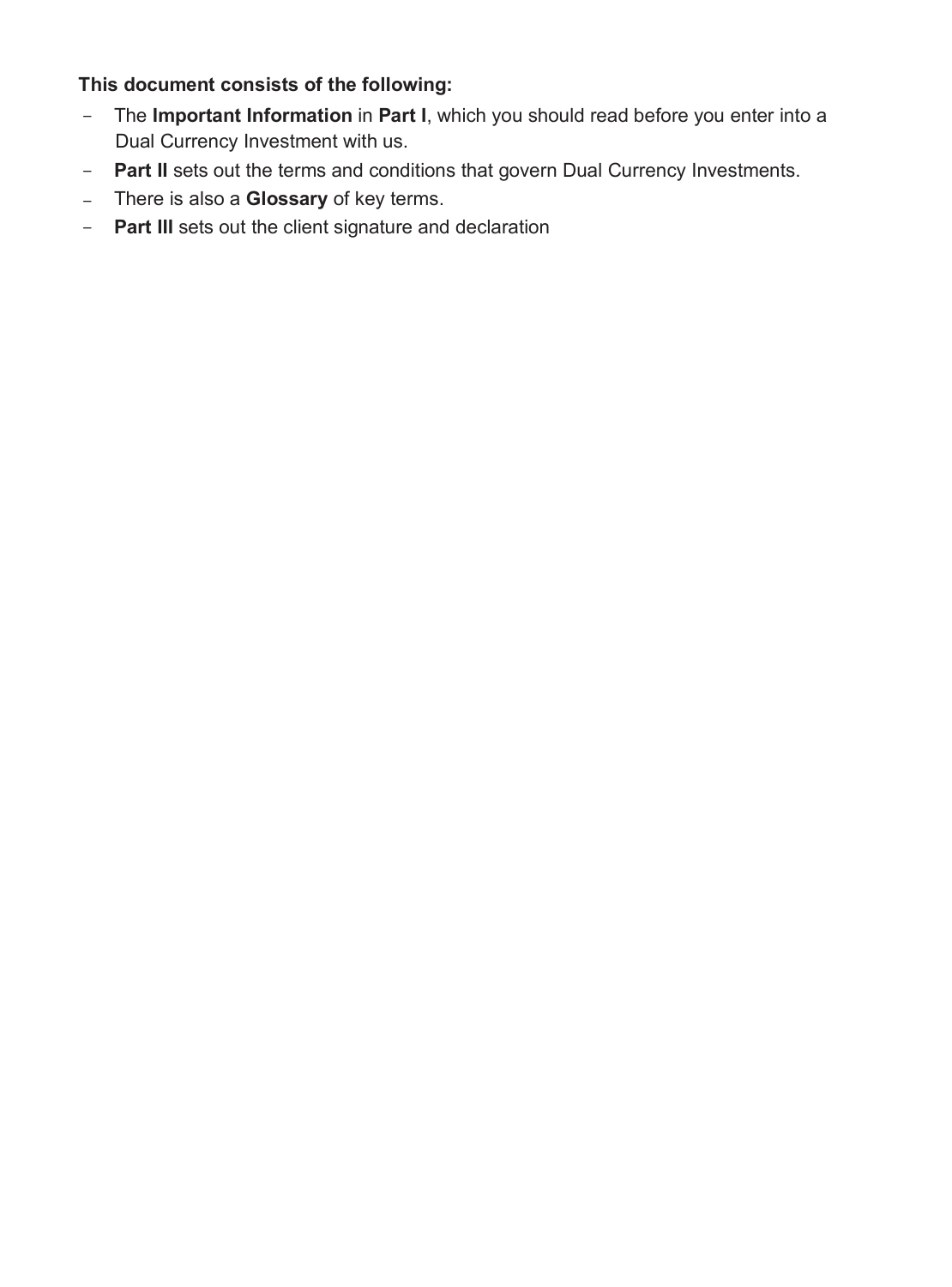# Part I - Important Information

## 1. Introduction

- 1.1 These Product Terms for Dual Currency Investments ("DCI Terms") are supplemental to the Lloyds Bank Corporate Markets plc ("LBCM") General Terms of Business and set out the terms and conditions that apply when LBCM provides you with the Dual Currency Investments ("DCIs").
- 1.2 Lloyds Bank Corporate Markets plc has its registered office at 25 Gresham Street, London EC2V 7HN and it is registered in England and Wales under No.10399850. Lloyds Bank Corporate Markets plc is part of the Lloyds Banking Group ("LBG"), which comprises Lloyds Banking Group plc and its<br>subsidiaries associates and affiliated associates and affiliated companies.
- 1.3 LBG has been required by legislation to conduct banking activities through two separate banks, Lloyds Bank plc which is designated as the "ring fenced bank", and Lloyds Bank Corporate Markets plc is the "non-ringfenced bank". Both are wholly owned subsidiaries of Lloyds Banking Group plc. Your contractual counterparty will be Lloyds Bank Corporate Markets plc.
- 1.4 Lloyds Bank Corporate Markets plc has appointed Lloyds Bank plc to provide certain services that enable Lloyds Bank Corporate Markets plc to fulfil certain of its obligations to you under these DCI Terms, subject always to Applicable Regulations. Even in these cases, your relationship is with Lloyds Bank Corporate Markets plc and subject to these DCI Terms.
- 1.5 By 'we', 'us' or 'our', we mean Lloyds Bank Corporate Markets plc. By 'you' or 'your', we mean you as a person (if you are a sole trader) and your business or legal entity (including companies and partnerships).
- 1.6 These DCI Terms and the commercial terms that we and you will agree in relation to any individual Dual Currency Investment transaction will govern such individual transaction (each a "Transaction"). For each Transaction a written confirmation of the commercial terms agreed ("Confirmation") will be sent from us to you. Each Transaction is separate from other agreements you may enter with us. To the extent that such other agreements (or any other applicable terms and conditions), are in conflict with the DCI Terms, the DCI Terms will prevail. To the extent that the

Confirmation is in conflict with the DCI Terms the Confirmation will prevail.

- 1.7 A DCI is an investment made in a product that is linked to the exchange rate movement of the Currency Pair that the holder has selected.
- 1.8 A DCI that you enter into with us pursuant to these DCI Terms is an investment which could result in you getting back significantly less or the entirety of the amount you invested. You are accepting foreign exchange risk and could lose the entire principal sum invested in the event that the Alternative Currency had no value against the Investment Currency on maturity. By investing in a DCI you are investing in a product that is linked to the exchange rate movement of the Currency Pair that you have selected. An enhanced yield is offered in return for you accepting foreign exchange risk. At maturity, your investment and return may be paid in the weaker currency within your Currency Pair and converted at the Strike Rate you agreed when you made the investment. You should not assume that the yield that is offered by us in return for the foreign exchange risks that you are accepting is the best available yield.
- 1.9 DCIs are provided without advice from us to you as to its suitability to you. If you have any questions about the suitability of this product for you, or you have any concerns around the tax or accounting treatment of the product or any other concern or doubt, we recommend you seek advice from your professional advisers.
- 1.10 When you invest in a DCI, there is no coolingoff period and you cannot withdraw your money until the end of the investment term (although in exceptional circumstances we may, in our absolute discretion, consider buying the Dual Currency Investment back from you but the price we offer could be less than the Investment Currency Amount).
- 1.11 It is important that you understand the nature of the risks involved with any of the DCIs (as described in paragraphs 1.7 to 1.10 above) that you enter into with us. Further information on the nature and risks associated with our DCIs is available in our General Risk Disclosure Statement on our website ("Website"):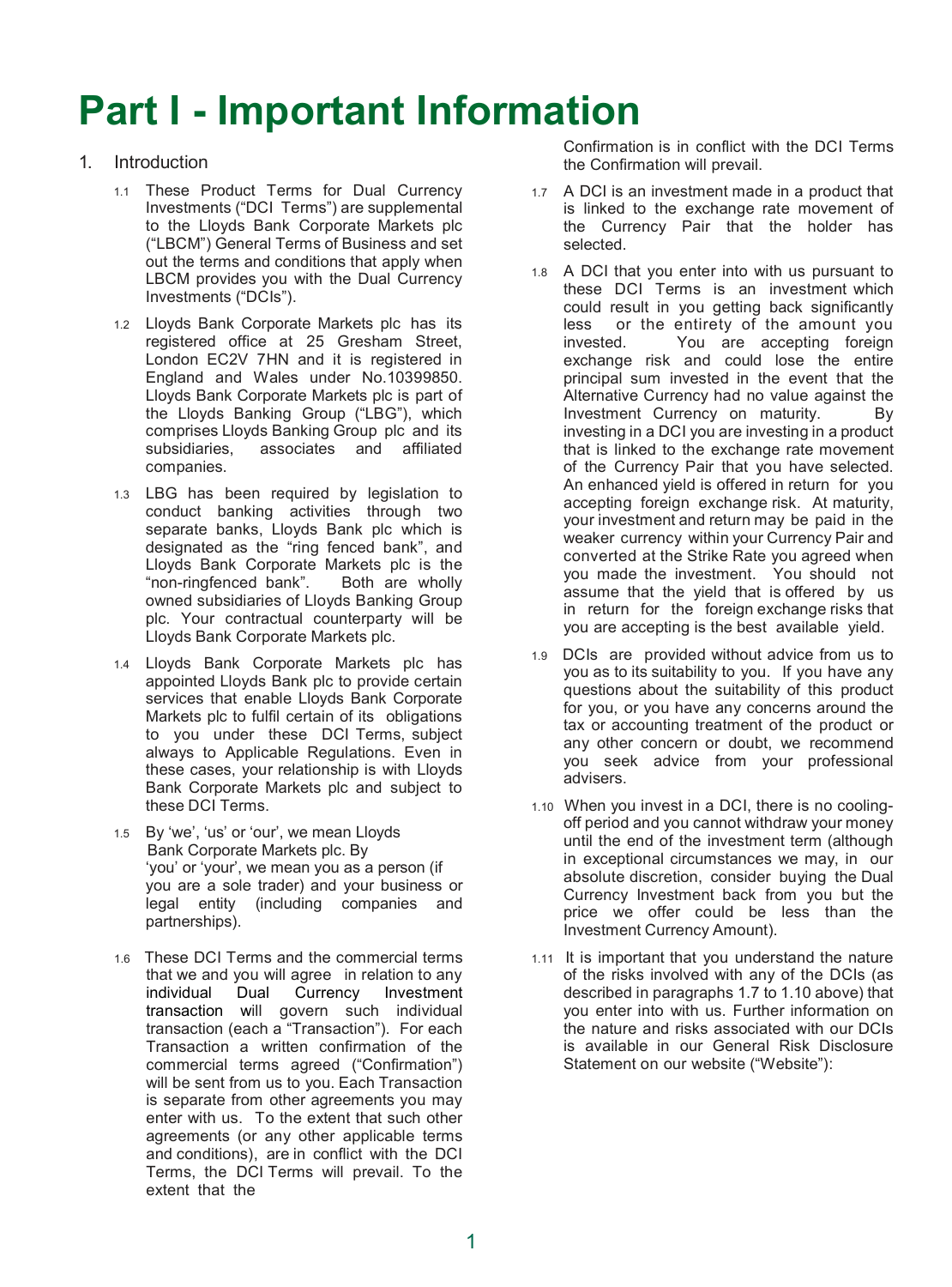https://www.commercialbanking.lloydsbank. com/important-information/commercialbanking-regulatory-information/

- 1.12 DCIs are intended to be used by businesses that trade in multiple currencies and are familiar with exchange rate risks. DCIs are not available to individuals investing for personal purposes. Please see paragraph 9 (Your status) for more information on how we determine and communicate categorisations.
- 1.13 In these DCI Terms:
	- i. words and expressions shall have the particular meaning, if any, given to them in the body of these DCI Terms and/or the Glossary set out at the end of these DCI Terms:
	- ii reference to any statute or statutory provision includes a reference to that statute or statutory provision as from time to time amended, extended, reenacted or consolidated and also to all statutory instruments or orders made pursuant to it;
	- references to a person or entity include a company, corporation, firm, unincorporated or incorporated association, or statutory authority;
	- iv. unless the context requires otherwise, references to any document include reference to such document as may be amended, supplemented, novated, substituted or replaced from time to time; and
	- v. any phrase introduced by the words "including", "includes", "in particular", "for example" or "such as" or similar shall be construed as illustrative and shall not limit the generality of the related general words.
- 1.14 All communications between you and us and all information and documents from us shall be in English unless otherwise required by Applicable Regulations.
- 1.15 We suggest you keep a copy of this document in case you want to check the DCI Terms that apply to our DCIs.
- 2. Understanding these DCI Terms
	- 2.1 These DCI Terms apply to DCIs you enter into with us and form a binding contract between us and you once you have signed and returned them to us. These DCI Terms are only provided to you before you enter into your first DCI with us. They will not be provided when you enter into subsequent DCIs.
	- 2.2 Should we make any changes to these DCI

Terms we will notify you in accordance with paragraph 14 (Changes to these DCI Terms). The revised document will also be available on our Website.

- 2.3 If there is any conflict between these DCI Terms and the LBCM General Terms Business then these DCI Terms shall prevail to the extent of the inconsistency.
- 3. Your knowledge and understanding
	- 3.1 Any DCI that you transact with us will be on the basis that you are able to make your own independent evaluation of the risks involved in such DCIs, based upon your knowledge and experience.
	- 3.2 You agree to provide us, on an on-going basis, with the information necessary to enable us to make an assessment of your knowledge and experience.
- 4. If you have questions
	- 4.1 If you have any questions about these DCI Terms or our DCIs, need further information, or would like another copy of these DCI<br>Terms please contact your LBCM Terms please contact your LBCM representative.
- 5. How we are regulated
	- 5.1 Lloyds Bank Corporate Markets plc is authorised by the Prudential Regulation Authority ("PRA"), and regulated by the Financial Conduct Authority ("FCA") and the Prudential Regulation Authority. The address of the FCA is 12 Endeavour Square, London E20 1JN. The address of the PRA is 20 Moorgate, London EC2R 6DA. Our authorised firm reference number is 763256. To find out more about us, see the Financial Services Register: www.fca.org.uk or call the FCA on 0800 111 6768.
	- 5.2 Although we are required to comply with the rules of the FCA, the PRA and other relevant regulators, they shall not give rise to any obligations or rights in contract between you and us except as provided under Applicable Regulations.
- 6. Important information about compensation arrangements
	- 6.1 The Financial Services Compensation Scheme (FSCS) is the UK's statutory deposit insurance and investors' compensation scheme for customers of authorised financial services firms. This means that FSCS may pay compensation if a firm is unable, or likely to be unable, to pay claims against it. The FSCS covers deposits and, where advice has been<br>provided, certain eligible investment provided, certain eligible investment business. LBCM does not provide advice in respect of investment business but if you place a deposit with us you may be protected by the Financial Services Compensation Scheme (FSCS).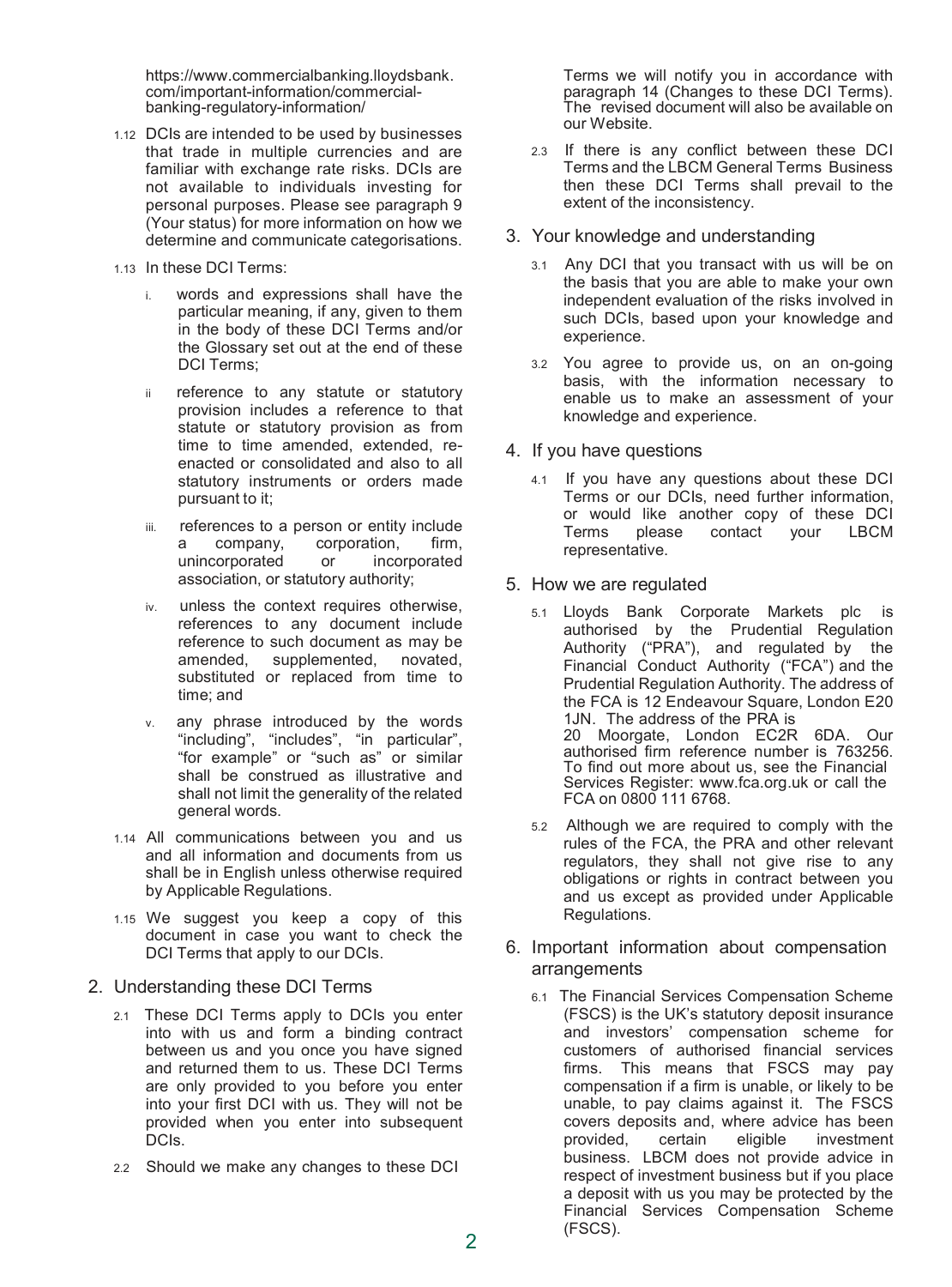- 6.2 Further information about the FSCS can be obtained from our Website and from the FSCS via its website www.FSCS.org.uk or by calling the FSCS on 020 7741 4100 or 0800 678 1100.
- 7. If you need extra help
- 7.1 Please feel free to contact us if you would like this information in an alternative format such as braille, large print or audio.
- 7.2 If you have a hearing or speech impairment you can use Text Relay (previously TypeTalk) 6458. Your call may be monitored or recorded in case we need to check we have carried out your instructions correctly and to help improve our quality of Service.

### 8. Complaints

- 8.1 If you experience a problem or wish to complain in relation to any aspect of our relationship under these DCI Terms, please bring this to the attention of your LBCM representative as soon as possible.
- 8.2 Once we receive your complaint we will write to you to acknowledge your complaint and let you know when you can expect a full response or to tell you what we have done to resolve the problem. Our full complaints policy is available upon request from your LBCM representative or is available on our Website at https://www.lloydsbank.com/business/corporatebanking/commercial-terms/about-youraccount/voice-your-concerns.html..
- 8.3 Some customers will be "eligible complainants" and may be able to refer their complaint to the Financial Ombudsman Service. The Financial Ombudsman Service will only consider your complaint once you have tried to resolve it with us, so please take up your concerns with us first and we will do all we can to help.

8.4 The Financial Ombudsman Service can be reached at Exchange Tower, Harbour Exchange, London, E14 9SR. Tel: 0800 0234567. Further are available at financialombudsman.org.u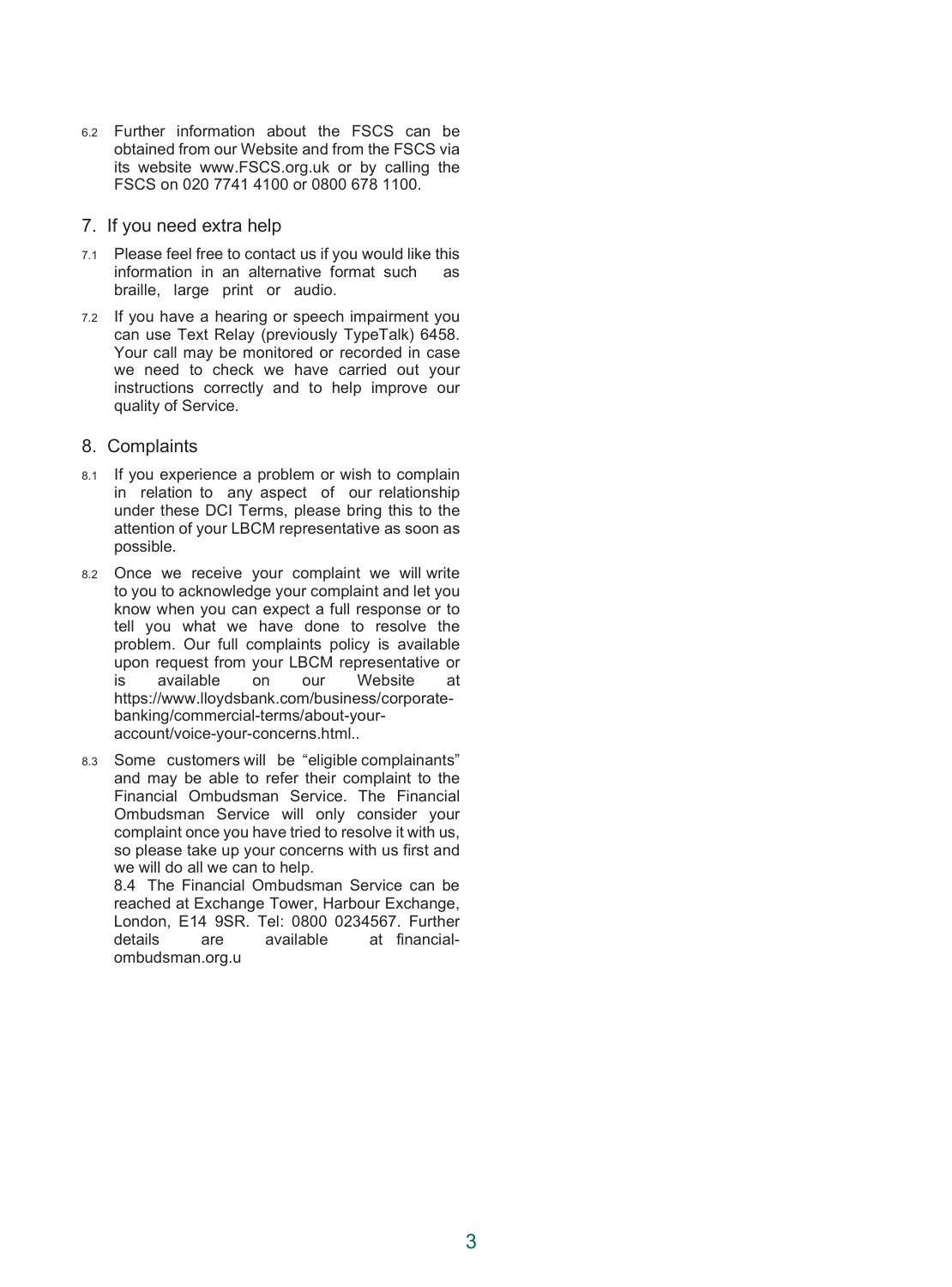## Part II – Terms and Conditions

- 9. Your status
	- 9.1 LBCM is subject to various regulatory regimes that require us to consider, in different ways, which products and services are appropriate to each category of client. Our determination of your status under each of these regimes will be communicated to you by letter or electronic means either shortly after or at the same time as you receive these DCI Terms. That Terms. communication will explain the different regimes that apply, how you will be treated in accordance with them, as well as a description of how you may request to be treated differently.
	- 9.2 One of these regulatory regimes requires us to categorise you as one of the following: a Retail, Professional or Eligible Counterparty Client.
	- 9.3 As a result of the ring-fencing legislation (see paragraphs 1.3 and 1.4), we are required to consider if you might qualify as a Relevant Financial Institution ("RFI"). Unless an exception applies, LBCM will be the only LBG entity which will have exposures to RFIs. Unless agreed in writing between you and us, we will notify you or any legal entities within your corporate structure which have been classified by us as an RFI. We will also provide you with details of the process for objecting to that classification.]
	- 9.4 You agree to provide us with the information we reasonably request to enable us to categorise you or to perform our internal checks or due diligence. We may, from time-to-time, require you to provide us with up-to-date, additional or further information. You agree to respond to any requests for such further or additional information promptly and accept that if you fail to respond within any timeframe specified then these DCI Terms may terminate in accordance with the provisions of paragraph 15 (Termination).
- 10.Eligibility
	- 10.1 DCIs, are intended to be used by businesses that trade in multiple currencies and are familiar with exchange rate risks. DCIs are not available to individuals investing for personal purposes.
	- 10.2 We are under no obligation to enter into a DCI with you.

10.3 We may agree to enter into a DCI with you in joint names. In that situation we would be able to act on the instructions received from any one of the joint parties to the DCI, unless we have been made aware of a dispute between you. Any act or omission of one joint party to the DCI would be deemed the act or omission of the other joint parties and all the joint parties would be jointly and severally liable to us for the obligations of the joint parties to us under the DCI.

## 11.Your investment

- 11.1 When you enter into a DCI we will ask you to select the Investment Currency Amount, the Investment Currency, the Alternative Currency, the Maturity and the Strike Rate. On the basis of these selections, we will quote an Interest Return.
- 11.2 If we both agree to the economic terms for the DCI, we will enter into the DCI. Where you have an account with us, you authorise us to debit the Investment Currency Amount from that account. Please note that if sufficient cleared funds are not received by us by the Investment Value Date we have the right to cancel the DCI and you agree to indemnify us for any and all losses we may incur as a result.
- 11.3 We will send you a Confirmation of your DCI shortly after the Trade Date.
- 11.4 Our records are conclusive. This means that, in the absence of any obvious error, the information held on our computer systems, voice recordings and the Confirmation for a particular Transaction, are the only valid evidence of the DCI. If you become aware or<br>believe that any information in the any information in the Confirmation is incomplete or incorrect, you must tell us as soon as possible so that we can rectify any missing or incomplete information if we agree with your correction.
- 11.5 A DCI is an investment, not a deposit and must be held until maturity. Once we have executed a DCI you will not be able to withdraw your Investment Currency Amount, or to cancel or terminate the Transaction (in exceptional circumstances we may, in our discretion, consider buying the DCI back from you but the price we offer may be less than the Investment Currency Amount).
- 11.6 Under a DCI you agree to accept payment of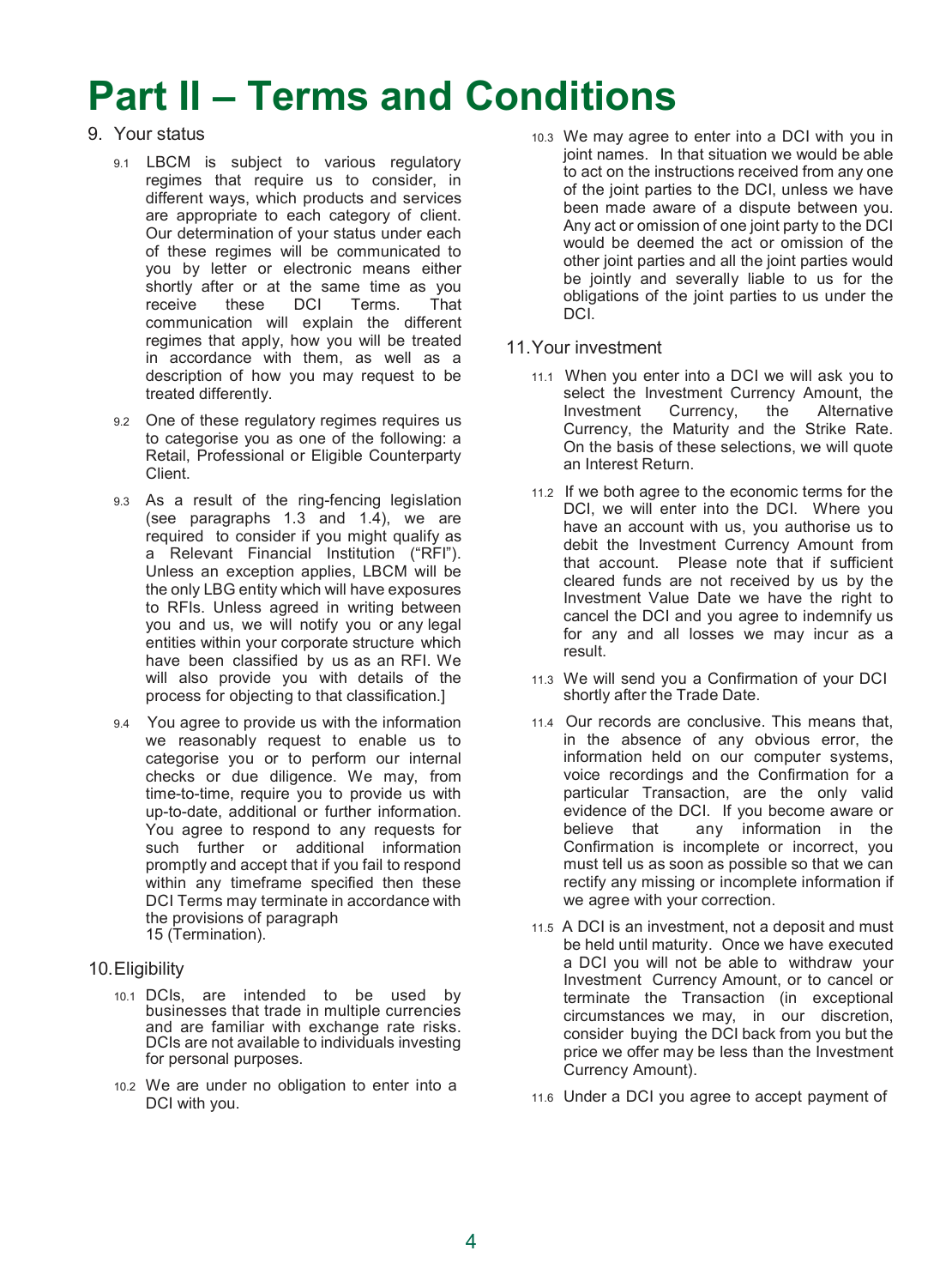the Return Amount in either the Investment Currency or the Alternative Currency. Our decision to pay your Return Amount in the Investment Currency or the Alternative Currency will depend on how the prevailing Spot Rate at Determination Time on the Determination Date compares to the Strike Rate.

- 11.7 Where the Spot Rate is higher than the Strike Rate at the Determination Time on the Determination Date, we will pay you a Return Amount equal to the Investment Currency Amount plus the Investment Return converted into the Alternative Currency using the Strike Rate and paid in the Alternative Currency. Where the Spot Rate is lower than or equal to the Strike Rate at the Determination Time on the Determination Date, Otherwise we will pay you a Return Amount equal to the Investment Currency Amount plus the Investment Return, which will be paid in the Investment Currency.
- 11.8 You acknowledge that if the Return Amount is paid in the Alternative Currency, the amount that you receive when converted back to the Investment Currency at the prevailing market rate, may be less than the Investment Currency Amount.
- 11.9 You authorise us to debit the appropriate Investment Currency Amount and convert it into the Alternative Currency to satisfy your obligation to accept the Return Amount in the Alternative Currency.
- 11.10 We will pay you the Return Amount, either in the Investment Currency or the Alternative Currency, on Maturity by crediting your account denominated in the relevant currency.

## 12.Best execution and pricing

- 12.1 Best execution does not apply to DCIs but we will ensure any costs and charges are fair and reasonable.
- 12.2 Any cost and charges of offering this investment to you will be broadly reflected in the indicative Interest Return figure that we quote to you when you express an interest in a particular Currency Pair and tenor of Transaction.

## 13.Right of Set-Off

- 13.1 If you owe money to us, we may, without prior notice, use the Return Amount to reduce or repay what you owe to us under any other agreement between you and us. If we need to make a currency exchange in order for us to do this, we will use the equivalent amount in the relevant currency.
- 13.2 We will not use this right where doing so would contravene any law or regulation.
- 14.Changes to these DCI Terms
	- 14.1 We may change any provision in these DCI Terms where we are obliged to do so by law, regulation, or any codes of practice which apply to us, or for any other reason.
	- 14.2 Where we reasonably believe that a change is to your benefit, we will make the changes without prior notice and the change will be effective immediately. We will notify you of the change as soon as is practicable.
	- 14.3 Where we reasonably believe that a change is not to your advantage we will provide thirty days' prior notice to you of a change which will be effective on the day after you receive notice.
	- 14,4 Any such changes will not affect the terms of any Transactions that have already been executed between us, subject to paragraph 14.1.

## 15.Termination

- 15.1 We reserve the right to terminate any Transaction immediately if any of the following occur:
	- a) We have reason to believe that you are entering into a Transaction for personal reasons not connected to your business, trade or profession;
	- b) Any information you have given us (whether in connection with the DCI Terms or not) is inaccurate;
	- c) If any material litigation is being taken against you at and you have not informed us;
	- d) If you are a sole trader and you die, become of unsound mind or become insolvent (or, in Scotland, apparently insolvent), or if a bankruptcy petition (or in Scotland, a petition for sequestration) is presented against you, or steps are taken to appoint an administrator, judicial factor or similar officer to you or you apply to the court for a moratorium or make a proposal to creditors for a voluntary arrangement or you grant a trust deed for creditors or take any action (including entering negotiations) with a view to readjustment, rescheduling, forgiveness or deferral of any part of your indebtedness;
	- e) If you are a limited company or limited liability partnership, you have a petition presented or resolution passed for winding up or an administration order or a notice of intention to appoint an administrator is issued or notice of appointment of an administrator is filed with the court or you have a receiver appointed over all or part of your assets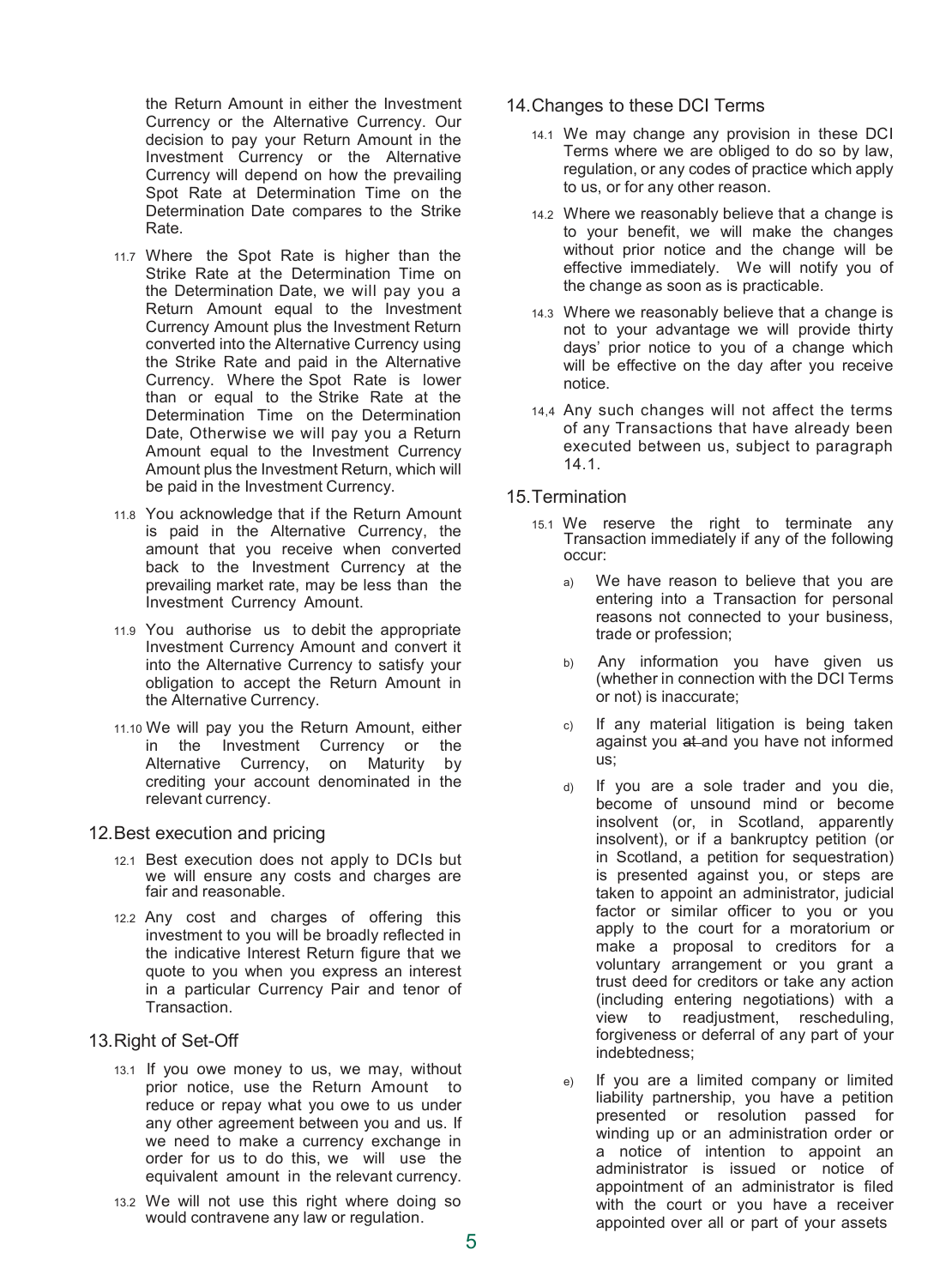or you cease to trade, or you are deemed by law unable to pay your debts, or you make an application in connection with a moratorium or a proposal to creditors for a voluntary arrangement or take any<br>action (including entering into (including entering into<br>
ons) with a view to negotiations) with readjustment, rescheduling, forgiveness or deferral of any part of your indebtedness, including in Scotland granting a trust deed for creditors;

- f) If you are a partnership (including a limited liability partnership) or unincorporated association, you dissolve or a petition is presented for an order to be made for the winding-up of the partnership or an application or a petition is presented or made for an administration order against the partnership;
- g) If you are a limited liability partnership, any member ceases without our written consent to be a member or you cease for any reason to be a limited liability partnership;
- h) We have reasonably established that you have failed at any time meet any<br>material legal or regulatory legal or requirements;
- i) If termination of the Transaction is required by the order of any court or by direction or decision of a regulator; or
- j) You breach the term of a Transaction, these DCI Terms or any other agreement entered with us.
- 16. Limitation of liability
	- 16.1 No LBCM Person will be liable to you or any third party in accordance with paragraph 25 of the LBCM General Terms of Business.

## 17. Indemnity

- 17.1 You agree, on demand, to reimburse and indemnify any LBCM Person for any Loss that we have or may suffer or incur in connection with any DCI as a direct result of:
	- i. any breach or alleged breach by you and/ or any person acting on your behalf of any provision of these DCI Terms or any Applicable Regulations; and
	- ii. any actual or alleged unauthorised action by you and/or by any person acting on your behalf, except to the extent that the gross negligence, fraud or wilful default of an LBCM Person has directly caused that loss.

## 18.General provisions

## Entire agreement

18.1 These DCI Terms supersede any previous written or verbal agreement between us (except any Product Agreements) in relation to the matters dealt with in these DCI Terms and, except as expressly stated, comprise the whole agreement between us relating to the subject matter of these DCI Terms.

## **Severability**

- 18.2 If any provision of these DCI Terms is found by any court or regulatory or administrative body of competent jurisdiction to be invalid or unenforceable, then:
	- I. the invalidity or unenforceability of that provision will not affect the other provisions of these DCI Terms, which will remain in full force and effect;
	- II. if that provision would be valid or enforceable if part of it were deleted, then the provision in question will apply with such modification(s) as may be necessary to make it valid and enforceable; and
	- III. if paragraph 18.2(II) does not apply, then you and we agree to negotiate in good faith to substitute for any invalid or unenforceable provision a valid and enforceable provision which achieves to the greatest extent possible the same effect as would have been achieved by the invalid or unenforceable provision.

## No Waiver

18.3 A failure or delay by us in exercising any right in respect of these DCI Terms will not be presumed to operate as a waiver. In addition a single or partial exercise of any right, power or privilege will not be presumed to preclude any subsequent or further exercise of that right or of any other right under these DCI Terms.

## Rights of Third Parties

18.4 Subject to paragraph 32.4 of the LBCM General Terms of Business, the Contracts (Rights of Third Parties) Act 1999 shall not apply to these DCI Terms.

### Force majeure

18.5 We will not be liable to you for any delay in performance, or for the non-performance, of any of our obligations hereunder by reason of any cause beyond our reasonable control. This includes without limitation any breakdown or failure of transmission, communication or computer facilities, strikes or similar industrial action and the failure of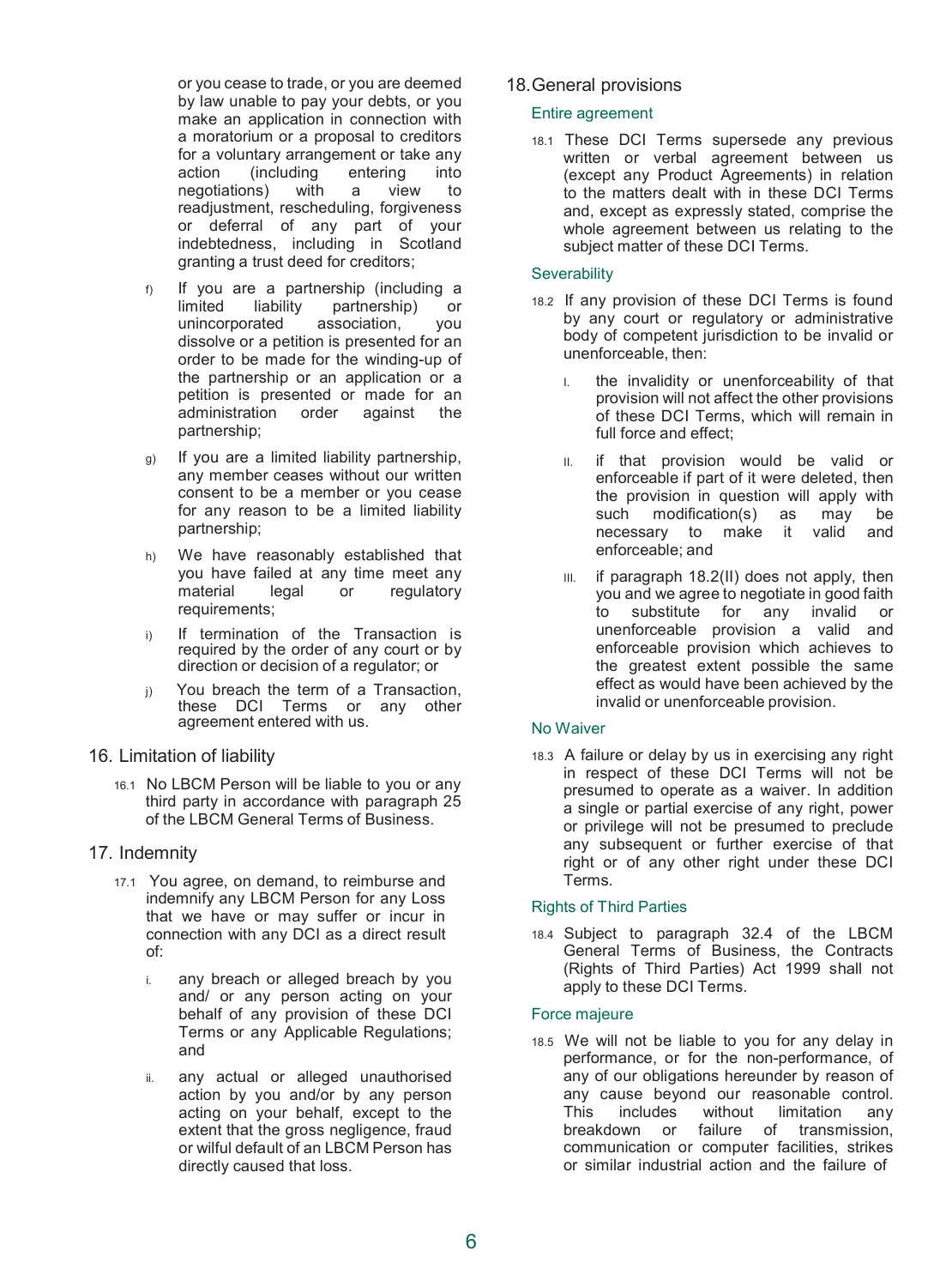any relevant exchange, clearing house, data service provider and/or broker for any reason to perform its obligations.

## Governing Law

18.6 These DCI Terms and any non-contractual obligations arising out of, or in connection with it, shall be governed and construed in accordance with the laws of England and Wales.

#### Jurisdiction

18.7 The courts of England and Wales shall have exclusive jurisdiction to settle any dispute arising out of or in connection with these DCI Terms (including any dispute relating to any non-contractual obligation arising out of or in connection with these Terms).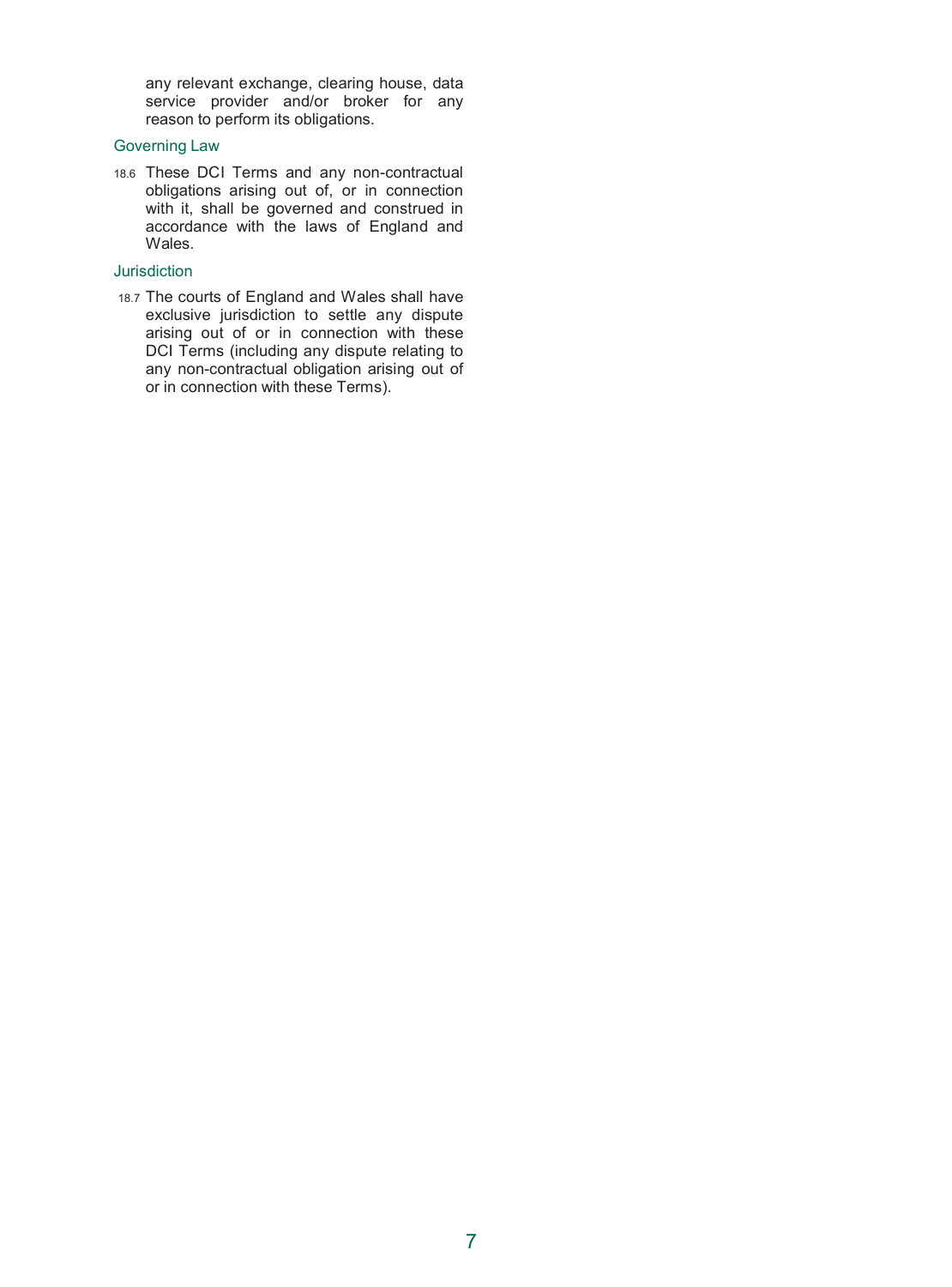## **Glossary**

Applicable Regulations means any applicable laws, rules and regulations including without limitation, the Financial Services and Markets Act 2000, the rules of the FCA and the PRA, any rules, policies, guidelines and practices of a relevant regulator, any EU legislation, regulatory requirement or guidance that applies directly or indirectly to our activities, or as it forms part of UK domestic law pursuant to the European Union (Withdrawal) Act 2018 (as amended), the rules of a relevant Market and all other applicable laws, including but not limited to international regulations such as MiFID II, MiFIR and US Dodd Frank Act / Commodity Futures Trading Commission (CFTC) rules, rules, procedures, codes, standards and regulations (including without limitation, accounting rules, antimoney laundering and economic sanctions legislation) as amended or superseded.

Alternative Currency means, in relation to a Transaction, the currency specified as the alternative currency in the Confirmation for that Transaction.

Associate means any undertaking in a group of companies (whether a holding company, subsidiary, subsidiary of any holding company, or representative and branch office in any jurisdiction) or a person whose relationship with the group might reasonably be expected to give rise to a conflict of interest in dealings with third parties.

Currency Pair means the Investment Currency and the Alternative Currency.

Confirmation means a confirmation, contract note, statement or note issued or made available by us to you confirming the details of a Transaction.

Determination Date means the date on which we determine whether we will convert the Return Amount into the Alternative Currency.

Determination Time means the time specified in accordance with conventions of the Spot Market for the Currency Pair on the Determination Date when we determine whether we will convert the Return Amount into the Alternative Currency.

FCA Handbook means the FCA's handbook of rules and guidance.

Investment Currency means the currency that the Investment Currency Amount is denominated in.

Investment Currency Amount means the initial principal sum you invest in a Transaction.

Interest Return means the interest accrued on the Investment Currency Amount between the Investment Value Date and the Determination Date, as calculated by us in accordance with the Confirmation.

Investment Value Date means the value date as specified in the Confirmation.

Loss means any loss, damage, cost, charge, expense, claim, counter-claim, action, suit, judgment or other liability which a person may incur or which may be made against such person.

LBCM Person means Lloyds Bank Corporate Markets plc and any of its Associates and its or their directors, contractors, officers, employees, associates and agents.

Maturity means the date, as agreed between you and us, on which we pay you the Return Amount.

Repayment Currency means the currency in which the Transaction is settled, asspecified in the Confirmation.

Return Amount means the amount (including the Interest Return) that we will pay you at Maturity, as calculated in accordance with paragraph 11.7 of the DCI Terms and the Confirmation.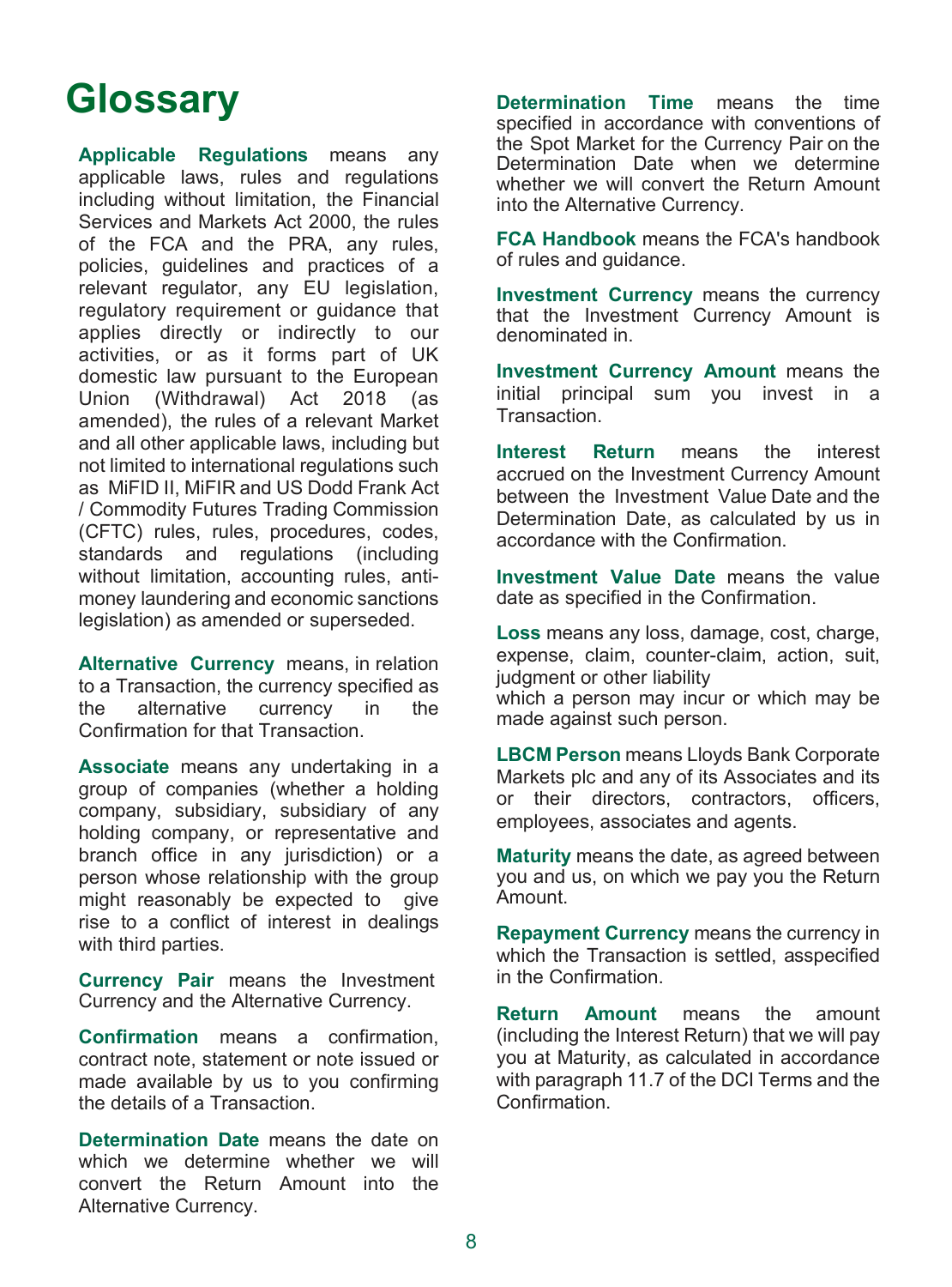Spot Market means the global spot foreign exchange market, which, for these purposes, shall, unless otherwise agreed, be treated as being open continuously from 5:00 a.m. Sydney time on Monday in any week to 5:00 p.m. New York time on the Friday of that week.

Spot Rate means the rate of exchange quoted by us for foreign exchange transactions in the Spot Market for the Currency Pair either by reference to the rate of exchange for the Currency Pair or to cross rates constituting the Currency Pair.

Strike Rate means, in relation to a Transaction, the exchange rate specified as the strike rate in the Confirmation for that Transaction.

Trade Date means the day we enter into the Transaction.

Transaction means a Dual Currency Investment transaction as provided in paragraph 1.6.